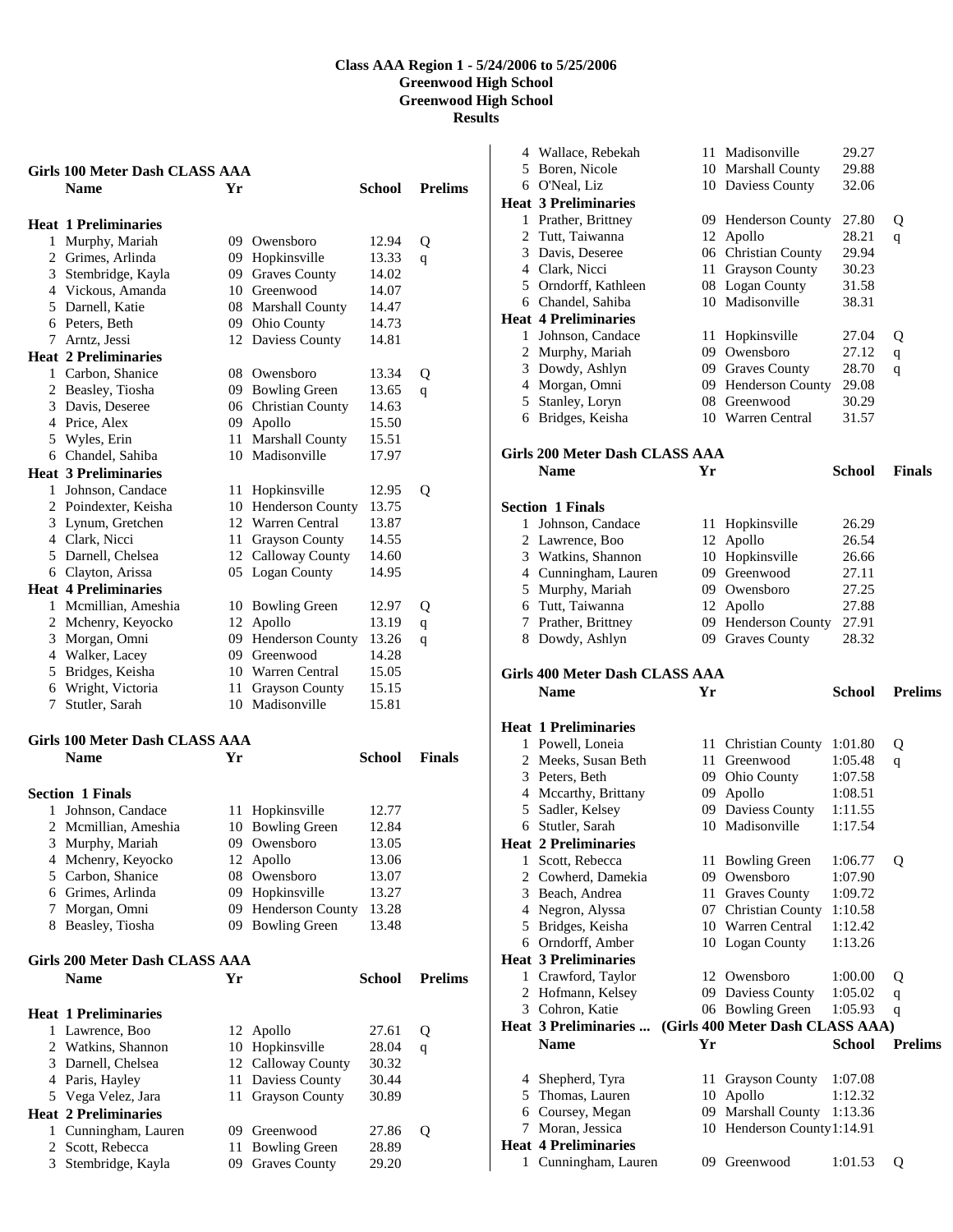|                  | 2 Hutchinson, Desiree          |      | 08 Grayson County           | 1:06.81       | q             |
|------------------|--------------------------------|------|-----------------------------|---------------|---------------|
|                  | 3 Perkins, Charissa            |      | 12 Henderson County 1:06.89 |               |               |
|                  | 4 Brown, Danielle              |      | 10 Logan County             | 1:17.94       |               |
|                  |                                |      |                             |               |               |
|                  | Girls 400 Meter Dash CLASS AAA |      |                             |               |               |
|                  | <b>Name</b>                    | Yr   |                             |               | <b>Finals</b> |
|                  |                                |      |                             | School        |               |
|                  |                                |      |                             |               |               |
|                  | <b>Section 1 Finals</b>        |      |                             |               |               |
|                  | 1 Crawford, Taylor             |      | 12 Owensboro                | 58.30         |               |
| 2                | Powell, Loneia                 | 11 - | Christian County            | 1:00.97       |               |
|                  | 3 Cunningham, Lauren           |      | 09 Greenwood                | 1:02.47       |               |
|                  | 4 Hofmann, Kelsey              |      | 09 Daviess County           | 1:03.42       |               |
|                  | 5 Scott, Rebecca               |      | 11 Bowling Green            | 1:05.64       |               |
|                  | 6 Meeks, Susan Beth            |      | 11 Greenwood                | 1:05.83       |               |
|                  | 7 Cohron, Katie                |      | 06 Bowling Green            | 1:07.61       |               |
|                  | 8 Hutchinson, Desiree          | 08   | Grayson County              | 1:08.19       |               |
|                  |                                |      |                             |               |               |
|                  | Girls 800 Meter Run CLASS AAA  |      |                             |               |               |
|                  | <b>Name</b>                    | Yr   |                             | <b>School</b> | <b>Finals</b> |
|                  |                                |      |                             |               |               |
| <b>Section 1</b> |                                |      |                             |               |               |
|                  | 1 Osborne, Keela               |      | 12 Greenwood                | 2:31.24       |               |
|                  | 2 Crawford, Taylor             |      | 12 Owensboro                | 2:32.04       |               |
|                  | 3 Erwin, Emily                 |      | 11 Marshall County          | 2:32.30       |               |
|                  | 4 Hale, Madison                |      | 09 Daviess County           | 2:35.76       |               |
|                  | 5 Rose, Jaimie                 |      | 09 Daviess County           | 2:36.68       |               |
|                  | 6 Mattingly, Alicia            |      | 10 Grayson County           | 2:38.53       |               |
|                  | 7 Costa, Kaylen                |      | 06 Bowling Green            | 2:39.47       |               |
| 8                | Slaughter, Hillary             |      | 11 Bowling Green            | 2:40.41       |               |
|                  | 9 Windham, Jeni                |      | 12 Greenwood                | 2:41.61       |               |
| 10               | Shepherd, Tyra                 | 11   | <b>Grayson County</b>       | 2:42.63       |               |
| 11               | Turner, Courtney               |      | 10 Apollo                   | 2:44.16       |               |
|                  | 12 Beach, Beth                 |      | 10 Graves County            | 2:44.25       |               |
| 13               | Jones, Karra                   |      | 09 Calloway County 2:48.58  |               |               |
|                  | 14 McLevain, Melissa           |      | 09 Henderson County2:52.04  |               |               |
|                  | 15 Dale, Tatum                 |      | 10 Calloway County 2:54.10  |               |               |
|                  | 16 Gentry, Carrie              |      | 12 Apollo                   | 2:58.48       |               |
| 17               | MacAllister, Kayla             |      | 07 Logan County             | 3:07.69       |               |
| 18               | Wallace, Blythe                |      | 10 Henderson County3:22.97  |               |               |
|                  |                                |      |                             |               |               |
|                  | Girls 1600 Meter Run CLASS AAA |      |                             |               |               |
|                  | <b>Name</b>                    | Yr   |                             | <b>School</b> | <b>Finals</b> |
|                  |                                |      |                             |               |               |
| <b>Section 1</b> |                                |      |                             |               |               |
| 1                | Osborne, Keela                 | 12   | Greenwood                   | 5:35.56       |               |
| 2                | Miller, Ashley                 |      | 10 Owensboro                | 5:37.02       |               |
| 3                | Washington, Cheryl             |      | 08 Hopkinsville             | 5:42.84       |               |
|                  | 4 Banik, Brittany              |      | 10 Marshall County          | 5:45.61       |               |
|                  | 5 Miller, Elizabeth            |      | 09 Daviess County           | 5:47.35       |               |
| 6                | Darnell, Shara                 |      | 10 Graves County            | 5:49.48       |               |
| 7                | Lyles, Ariel                   |      | 09 Bowling Green            | 5:56.95       |               |
| 8                | Roberts, Bethanie              | 11   | Owensboro                   | 6:04.32       |               |
| 9.               | Hale, Megan                    |      | 09 Daviess County           | 6:05.89       |               |
| 10               | Baughman, Hannah               |      | 10 Madisonville             | 6:07.32       |               |
| 11               | Erwin, Amy                     |      | 08 Marshall County          | 6:11.44       |               |
| 12               | Dale, Tatum                    |      | 10 Calloway County          | 6:18.72       |               |
| 13               | Bonham, Kelcy                  |      | 08 Greenwood                | 6:28.81       |               |
| 14               | Davenport, Maggie              | 11   | Madisonville                | 6:30.34       |               |
| 15               | Kost, Cassy                    | 09   | Apollo                      | 6:32.58       |               |
| 16               | Somers, Sarah                  | 12   | <b>Bowling Green</b>        | 6:33.16       |               |
| 17               | Embry, Alison                  | 11   | <b>Grayson County</b>       | 6:50.68       |               |

|           | 18 Deig, Emily                           |          | 10 Henderson County6:52.39          |                |                |
|-----------|------------------------------------------|----------|-------------------------------------|----------------|----------------|
|           | 19 Wallace, Blythe                       |          | 10 Henderson County7:05.12          |                |                |
|           | 20 MacAllister, Shannon                  |          | 06 Logan County                     | 7:19.10        |                |
|           | 21 Robinson, Andrea                      |          | 06 Logan County                     | 7:47.32        |                |
|           | 22 Sims, Sara                            |          | 10 Graves County                    | 7:54.30        |                |
|           |                                          |          |                                     |                |                |
|           | Girls 3200 Meter Run CLASS AAA           |          |                                     |                |                |
|           | <b>Name</b>                              | Yr       |                                     | School         | <b>Finals</b>  |
| Section 1 |                                          |          |                                     |                |                |
|           | 1 Quisenberry, Adair                     |          | 10 Daviess County                   | 12:50.62       |                |
|           | 2 Potzick, Kaitlyn                       |          | 12 Greenwood                        | 12:53.59       |                |
|           | 3 Banik, Laura                           |          | 10 Marshall County 12:58.38         |                |                |
|           | 4 Miller, Ashley                         |          | 10 Owensboro                        | 13:18.82       |                |
|           | 5 Summers, Megan                         |          | 09 Calloway County 13:21.81         |                |                |
|           | 6 Roberts, Bethanie                      |          | 11 Owensboro                        | 13:28.82       |                |
|           | 7 Baughman, Hannah                       |          | 10 Madisonville                     | 13:53.50       |                |
|           |                                          |          |                                     | 13:58.11       |                |
|           | 8 Lyles, Ariel<br>9 Searle, Lindsay      |          | 09 Bowling Green<br>10 Greenwood    | 14:06.32       |                |
|           |                                          |          | 11 Daviess County 14:12.01          |                |                |
|           | 10 Weaver, Ashley                        |          |                                     |                |                |
|           | 11 Becker, Chelsea                       |          | 09 Graves County                    | 14:25.40       |                |
|           | 12 Mikulcik, Kristen                     |          | 10 Calloway County 16:03.37         |                |                |
|           | 13 Harris, Samantha                      |          | 10 Apollo                           | 16:28.28       |                |
|           | 14 Ivy, Michaela                         |          | 10 Marshall County 17:20.62         |                |                |
|           | Girls 100 Meter Hurdles CLASS AAA        |          |                                     |                |                |
|           | <b>Name</b>                              | Yr       |                                     | School         | <b>Prelims</b> |
|           |                                          |          |                                     |                |                |
|           | <b>Heat 1 Preliminaries</b>              |          |                                     |                |                |
|           | 1 Davis, Tredene                         |          | 10 Madisonville                     | 16.76          | Q              |
|           | 2 Crafton, Jessica                       |          | 09 Henderson County                 | 16.80          | Q              |
|           |                                          |          |                                     |                |                |
|           |                                          |          |                                     |                |                |
|           | 3 Roebuck, Brandi                        |          | 08 Owensboro                        | 17.74          | q              |
|           | 4 Jarrett, Amanda                        |          | 08 Bowling Green                    | 20.55          |                |
|           | 5 Orndorff, Amber                        |          | 10 Logan County                     | 21.17          |                |
|           | <b>Heat 2 Preliminaries</b>              |          |                                     |                |                |
|           | 1 Johnson, Kelsey                        |          | 12 Owensboro                        | 16.26          | Q              |
|           | 2 Vega Velez, Jara                       | 11       | <b>Grayson County</b>               | 17.70          | Q              |
|           | 3 Winquist, Talitha                      | 11       | Greenwood                           | 18.64          | q              |
|           | 4 Gibson, Tai                            |          | 12 Warren Central                   | 19.17          |                |
|           | 5 Pendleton, Kelsey                      |          | 12 Christian County                 | 20.47          |                |
|           | <b>Heat 3 Preliminaries</b>              |          |                                     |                |                |
|           | 1 Dirkes, Laken                          |          | 11 Marshall County                  | 15.53          | Q              |
|           | 2 Kale, Jasmine                          |          | 09 Hopkinsville                     | 18.90          | Q              |
|           | 3 Hill, Hillary                          | 11       | <b>Bowling Green</b>                | 19.34          |                |
|           | 4 McLevain, Kace'                        |          | 09 Henderson County                 | 19.77          |                |
|           | <b>Heat 3 Preliminaries </b>             |          | (Girls 100 Meter Hurdles CLASS AAA) |                |                |
|           | <b>Name</b>                              | Yr       |                                     | <b>School</b>  | <b>Prelims</b> |
|           | 5 Orndorff, Esther                       |          |                                     | 19.90          |                |
|           |                                          |          | 10 Logan County                     |                |                |
|           | <b>Girls 100 Meter Hurdles CLASS AAA</b> |          |                                     |                |                |
|           | <b>Name</b>                              | Yr       |                                     | <b>School</b>  | <b>Finals</b>  |
|           |                                          |          |                                     |                |                |
|           | <b>Section 1 Finals</b>                  |          |                                     |                |                |
|           | 1 Dirkes, Laken                          | 11       | Marshall County                     | 15.14          |                |
|           | 2 Johnson, Kelsey                        |          | 12 Owensboro                        | 15.77          |                |
|           | 3 Crafton, Jessica                       |          | 09 Henderson County                 | 16.20          |                |
|           | 4 Davis, Tredene                         |          | 10 Madisonville                     | 17.06          |                |
|           | 5 Roebuck, Brandi                        |          | 08 Owensboro                        | 17.72          |                |
| 7         | 6 Vega Velez, Jara<br>Winquist, Talitha  | 11<br>11 | <b>Grayson County</b><br>Greenwood  | 18.06<br>18.09 |                |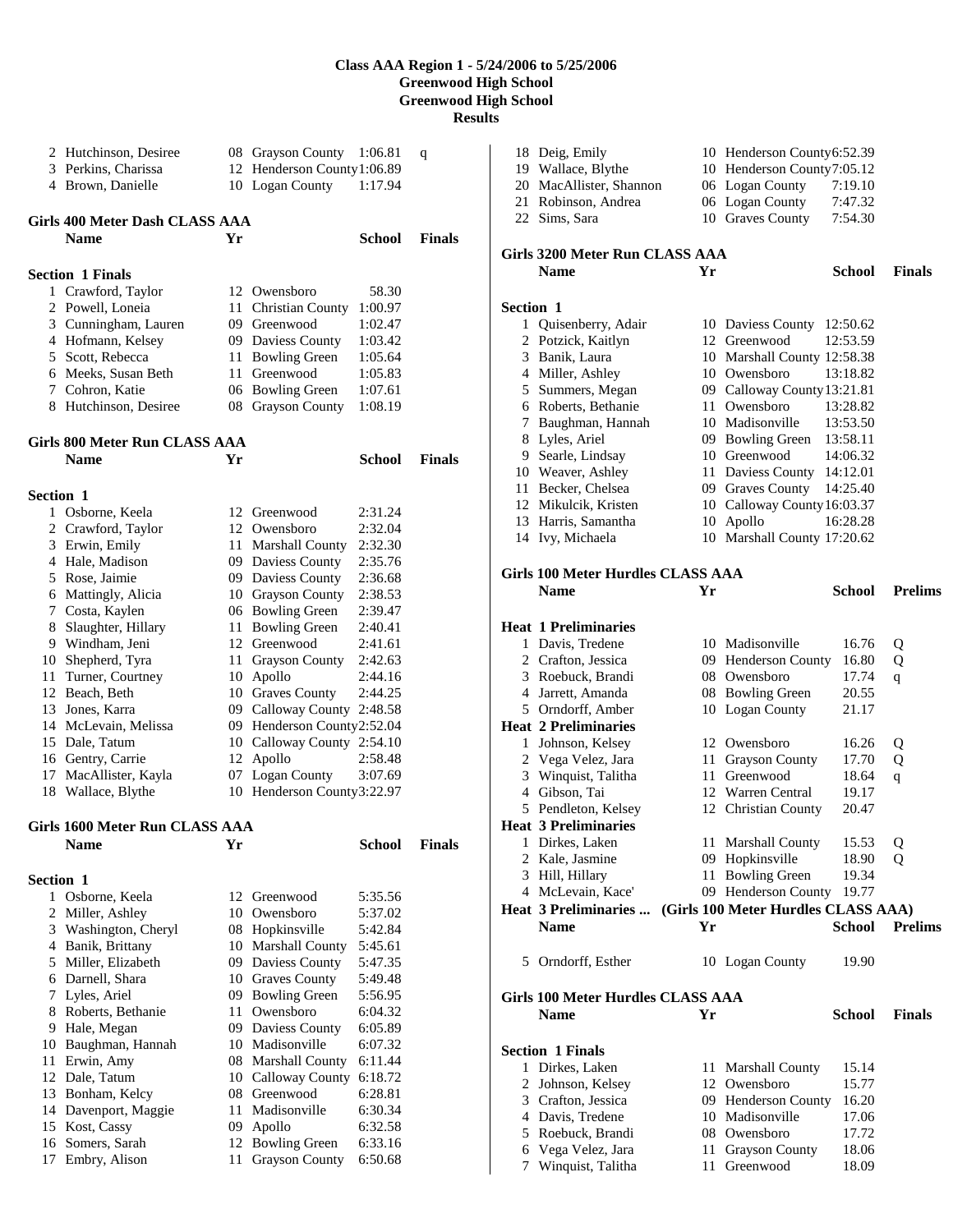|   | 8 Kale, Jasmine                          |      | 09 Hopkinsville           | 18.59          |                |
|---|------------------------------------------|------|---------------------------|----------------|----------------|
|   | Girls 300 Meter Hurdles CLASS AAA        |      |                           |                |                |
|   | <b>Name</b>                              | Yr   |                           | School         | <b>Prelims</b> |
|   | <b>Heat 1 Preliminaries</b>              |      |                           |                |                |
|   | 1 Dirkes, Laken                          | 11-  | <b>Marshall County</b>    | 49.21          | Q              |
|   | 2 Wheeler, Rebecca                       |      | 09 Greenwood              | 50.21          | Q              |
|   | 3 Vega Velez, Jara                       |      | 11 Grayson County         | 51.16          | q              |
|   | 4 Meade, Chelsea                         |      | 09 Graves County          | 55.50          |                |
|   | 5 Coleman, Trenatee                      | 12   | Hopkinsville              | 57.72          |                |
|   | <b>Heat 2 Preliminaries</b>              |      |                           |                |                |
|   | 1 Davis, Tredene                         |      | 10 Madisonville           | 48.61          | Q              |
|   | 2 Crafton, Jessica                       |      | 09 Henderson County       | 50.48          | Q              |
|   | 3 Beasley, Tiosha                        |      | 09 Bowling Green          | 51.63          | q              |
|   | 4 Lewis, Kelsey                          | 11-  | <b>Christian County</b>   | 54.78          |                |
|   | 5 Mcdivitt, Racheal                      | 10   | Apollo                    | 56.39          |                |
|   | 6 Winquist, Talitha                      | 11-  | Greenwood                 | 59.26          |                |
|   | <b>Heat 3 Preliminaries</b>              |      |                           |                |                |
|   | 1 Johnson, Kelsey                        |      | 12 Owensboro              | 49.73          |                |
|   | 2 Pittman, Kayla                         | 11 - | Logan County              | 51.24          | Q<br>0         |
|   | 3 Kale, Jasmine                          |      | 09 Hopkinsville           | 52.71          |                |
|   | 4 Hill, Hillary                          | 11   | <b>Bowling Green</b>      | 53.61          |                |
|   | 5 McLevain, Kace'                        |      | 09 Henderson County       | 56.03          |                |
|   |                                          |      |                           |                |                |
|   | <b>Girls 300 Meter Hurdles CLASS AAA</b> |      |                           |                |                |
|   | <b>Name</b>                              | Yr   |                           | School         | <b>Finals</b>  |
|   |                                          |      |                           |                |                |
|   | <b>Section 1 Finals</b>                  |      |                           |                |                |
|   |                                          |      |                           |                |                |
|   | 1 Davis, Tredene                         |      | 10 Madisonville           | 47.00          |                |
|   | 2 Johnson, Kelsey                        |      | 12 Owensboro              | 47.43<br>47.86 |                |
|   | 3 Dirkes, Laken                          | 11-  | <b>Marshall County</b>    |                |                |
|   | 4 Crafton, Jessica                       |      | 09 Henderson County       | 49.14          |                |
|   | 5 Beasley, Tiosha                        |      | 09 Bowling Green          | 50.35          |                |
|   | 6 Wheeler, Rebecca                       |      | 09 Greenwood              | 50.85          |                |
|   | 7 Pittman, Kayla                         | 11   | Logan County              | 52.13          |                |
|   | 8 Vega Velez, Jara                       | 11   | <b>Grayson County</b>     | 53.61          |                |
|   | <b>Girls 4x100 Meter Relay CLASS AAA</b> |      |                           |                |                |
|   | Team                                     |      | <b>Relay</b>              | <b>Prelims</b> |                |
|   |                                          |      |                           |                |                |
|   | <b>Heat 1 Preliminaries</b>              |      |                           |                |                |
|   | 1 Owensboro                              |      |                           | 51.14          | Q              |
|   | 1) Wilson, Tamecia 12                    |      | 2) Crawford, Taylor 12    |                |                |
|   | 3) Johnson, Kelsey 12                    |      | 4) Murphy, Mariah 09      |                |                |
|   | 2 Christian County                       |      |                           | 51.53          |                |
|   | 1) Oldham, Cami 12                       |      | 2) McCombs, Shana 10      |                | Q              |
|   | 3) Watkins, Lydia 12                     |      | 4) Hester, Sherria 09     |                |                |
| 3 | Apollo                                   |      |                           | 52.79          | Q              |
|   | 1) Tutt, Taiwanna 12                     |      | 2) Mchenry, Keyocko 12    |                |                |
|   | 3) Mccarthy, Brittany 09                 |      | 4) Lawrence, Boo 12       |                |                |
|   | 4 Bowling Green                          |      |                           | 53.20          |                |
|   | 1) Watts, Jane Embry 09                  |      | 2) Sweatt, Ashley 12      |                | q              |
|   | 3) Wilson, Brittney 11                   |      | 4) Mcmillian, Ameshia 10  |                |                |
|   | 5 Daviess County                         |      |                           | 1:00.37        |                |
|   | 1) Gleason, Kelly 11                     |      | 2) Jones, Courtney 10     |                |                |
|   | 3) Paris, Hayley 11                      |      | 4) Arntz, Jessi 12        |                |                |
|   | 6 Logan County                           |      |                           | 1:01.98        |                |
|   | 1) Brown, Danielle 10                    |      | 2) Vickers, Teena 12      |                |                |
|   | 3) Clayton, Arissa 05                    |      | 4) Hightower, Brittany 11 |                |                |

**Heat 2 Preliminaries** 

| 1 | <b>Henderson County</b>                               |                                               | 52.31                     | Q |
|---|-------------------------------------------------------|-----------------------------------------------|---------------------------|---|
|   | 1) Crafton, Jessica 09                                | 2) Morgan, Omni 09                            |                           |   |
|   | 3) Poindexter, Keisha 10                              | 4) Prather, Brittney 09                       |                           |   |
|   | 2 Marshall County                                     |                                               | 52.61                     | Q |
|   | 1) Schroader, Heather 11                              | 2) Dirkes, Laken 11                           |                           |   |
|   | 3) Boren, Nicole 10                                   | 4) Ellis, Hannah 09                           |                           |   |
| 3 | Hopkinsville                                          |                                               | 54.32                     | Q |
|   | 1) Johnson, Candace 11                                | 2) Watkins, Shannon 10                        |                           |   |
|   | 3) Cole, Miata 11<br>4 Greenwood                      | 4) Grimes, Arlinda 09                         | 54.44                     |   |
|   | 1) Vickous, Amanda 10                                 |                                               | 2) Northington, Ashley 12 | q |
|   | 3) Stanley, Loryn 08                                  | 4) Walker, Lacey 09                           |                           |   |
|   | 5 Grayson County                                      |                                               | 59.93                     |   |
|   | 1) Wright, Victoria 11                                | 2) Embry, Alison 11                           |                           |   |
|   | 3) Dennison, Chelsea 10                               | 4) Clark, Nicci 11                            |                           |   |
|   |                                                       |                                               |                           |   |
|   | Girls 4x100 Meter Relay CLASS AAA<br>Team             | <b>Relay</b>                                  | <b>Finals</b>             |   |
|   |                                                       |                                               |                           |   |
|   | Section 1 Finals                                      |                                               |                           |   |
| 1 | Owensboro                                             |                                               | 50.60                     |   |
|   | 1) Wilson, Tamecia 12                                 | 2) Crawford, Taylor 12                        |                           |   |
|   | 3) Johnson, Kelsey 12<br>2 Apollo                     | 4) Murphy, Mariah 09                          | J51.26                    |   |
|   | 1) Tutt, Taiwanna 12                                  | 2) Mchenry, Keyocko 12                        |                           |   |
|   | 3) Mccarthy, Brittany 09                              | 4) Lawrence, Boo 12                           |                           |   |
|   | 2 Christian County                                    |                                               | 51.26                     |   |
|   | 1) Oldham, Cami 12                                    | 2) McCombs, Shana 10                          |                           |   |
|   | 3) Watkins, Lydia 12                                  | 4) Hester, Sherria 09                         |                           |   |
|   | 4 Henderson County                                    |                                               | 51.76                     |   |
|   | 1) Crafton, Jessica 09<br>3) Poindexter, Keisha 10    | 2) Morgan, Omni 09<br>4) Prather, Brittney 09 |                           |   |
|   | Section 1 Finals  (Girls 4x100 Meter Relay CLASS AAA) |                                               |                           |   |
|   | Team                                                  | <b>Relay</b>                                  | <b>Finals</b>             |   |
|   |                                                       |                                               |                           |   |
|   | 5 Hopkinsville                                        |                                               | 52.21                     |   |
|   | 1) Johnson, Candace 11                                | 2) Watkins, Shannon 10                        |                           |   |
|   | 3) Cole, Miata 11                                     | 4) Grimes, Arlinda 09                         |                           |   |
| 6 | <b>Marshall County</b><br>1) Schroader, Heather 11    | 2) Dirkes, Laken 11                           | 52.39                     |   |
|   | 3) Boren, Nicole 10                                   | 4) Goins, Jenna 08                            |                           |   |
|   | 7 Bowling Green                                       |                                               | 55.37                     |   |
|   | 1) Davis, Anisha 10                                   | 2) Sweatt, Ashley 12                          |                           |   |
|   | 3) Wilson, Brittney 11                                |                                               | 4) Mcmillian, Ameshia 10  |   |
|   | Girls 4x200 Meter Relay CLASS AAA                     |                                               |                           |   |
|   | Team                                                  | <b>Relay</b>                                  | <b>Prelims</b>            |   |
|   |                                                       |                                               |                           |   |
|   | <b>Heat 1 Preliminaries</b>                           |                                               |                           |   |
| 1 | Christian County                                      |                                               | 1:48.75                   | Q |
|   | 1) Oldham, Cami 12                                    | 2) Powell, Loneia 11                          |                           |   |
|   | 3) Watkins, Lydia 12                                  | 4) Hester, Sherria 09                         |                           |   |
|   | 2 Hopkinsville<br>1) Johnson, Candace 11              | 2) Cole, Miata 11                             | 1:50.26                   | Q |
|   | 3) Tolliver, Brooke 11                                | 4) Watkins, Shannon 10                        |                           |   |
|   | 3 Bowling Green                                       |                                               | 1:52.61                   | Q |
|   | 1) Davis, Anisha 10                                   |                                               | 2) Mcmillian, Ameshia 10  |   |
|   | 3) Beasley, Tiosha 09                                 | 4) Hill, Hillary 11                           |                           |   |
|   | 4 Greenwood                                           |                                               | 1:53.98                   | q |
|   | 1) Vickous, Amanda 10                                 | 2) Walker, Lacey 09                           |                           |   |
|   | 3) Wheeler, Rebecca 09                                | 4) Stanley, Loryn 08                          |                           |   |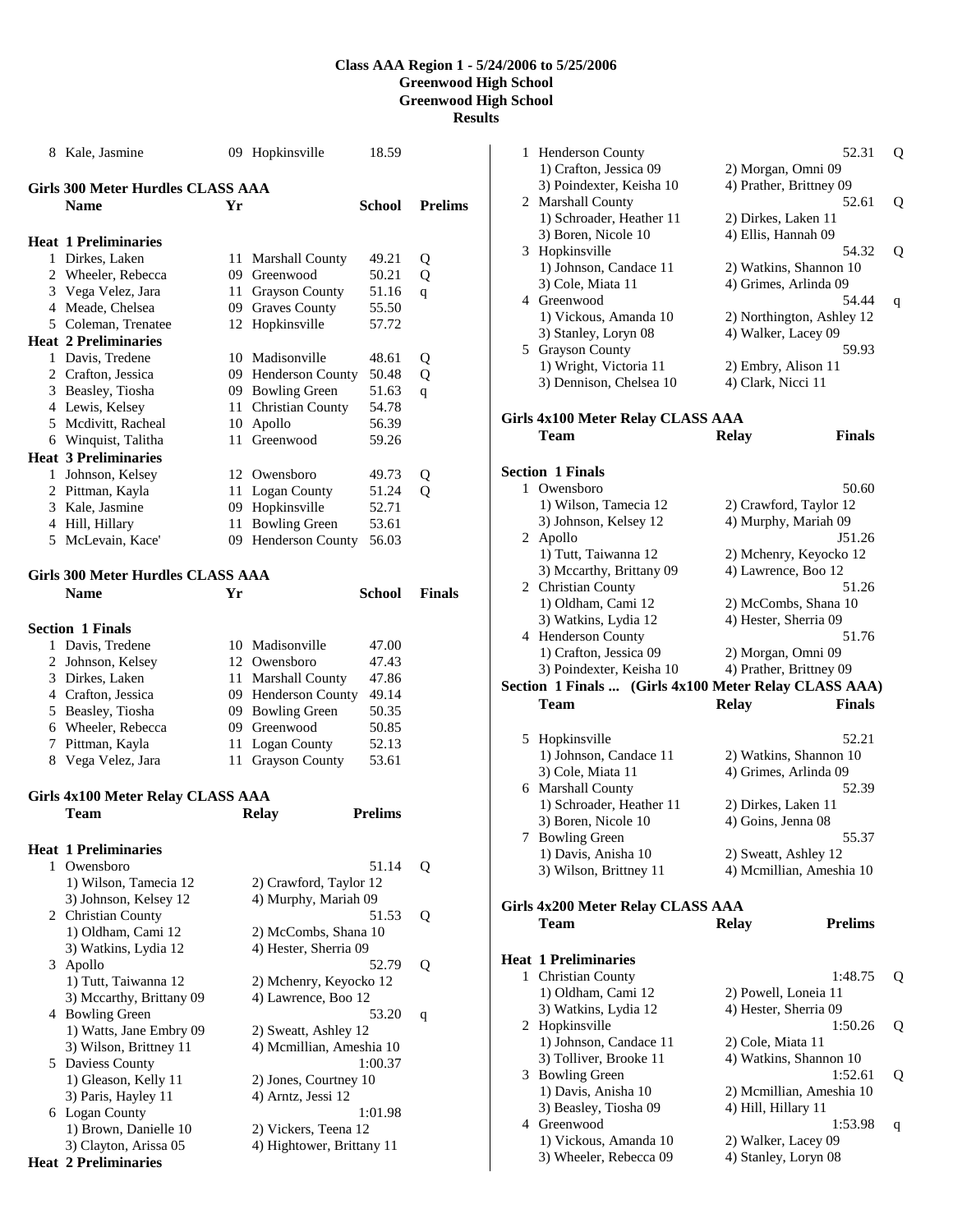5 Graves County 1:56.92 q 1) Stembridge, Kayla 09 2) Meade, Chelsea 09 3) Dowdy, Ashlyn 09 4) Sims, Sara 10 6 Madisonville 1:59.48 1) Davis, Tredene 10 2) Wallace, Rebekah 11 3) Kleinschmidt, Tina 12 4) Davenport, Maggie 11 **Heat 2 Preliminaries**  1 Owensboro 1:46.86 Q 1) Wilson, Tamecia 12 2) Crawford, Taylor 12 3) Johnson, Kelsey 12 4) Murphy, Mariah 09 2 Apollo 1:50.44 Q<br>1) Tutt, Taiwanna 12 2) Mccarthy, Brittany 09 2) Mccarthy, Brittany 09<br>4) Lawrence, Boo 12 3) Mchenry, Keyocko 12 4) Lawrence, Boo 12<br>Henderson County 1:51.09 3 Henderson County<br>
1:51.09 Q<br>
1) Morgan, Omni 09 2) Poindexter, Keisha 10 2) Poindexter, Keisha 10 3) Prather, Brittney 09 4) Reed, Chelsea 11 4 Daviess County<br>
1) Paris, Hayley 11<br>
2) Gleason, Kelly 11<br>
2) Gleason, Kelly 11 1) Paris, Hayley 11 2) Gleason, Kelly 11<br>
3) Barron, Mary 11 4) Sadler, Kelsey 09 4) Sadler, Kelsey 09 5 Grayson County 2:04.43 1) Wright, Victoria 11 2) Norris, Megan 09 3) Dennison, Chelsea 10 4) Clark, Nicci 11<br>Logan County 2:06.10 6 Logan County<br>
1) Hightower, Brittany 11 2) Orndorff, Esther 10 1) Hightower, Brittany 11 2) Orndorff, Esther 10<br>3) Orndorff, Kathleen 08 4) Clayton, Arissa 05 3) Orndorff, Kathleen 08

#### **Girls 4x200 Meter Relay CLASS AAA Team Relay Finals**

|    | <b>Section 1 Finals</b> |                          |
|----|-------------------------|--------------------------|
|    | 1 Owensboro             | 1:45.85                  |
|    | 1) Wilson, Tamecia 12   | 2) Crawford, Taylor 12   |
|    | 3) Johnson, Kelsey 12   | 4) Murphy, Mariah 09     |
|    | 2 Christian County      | 1:48.24                  |
|    | 1) Oldham, Cami 12      | 2) Powell, Loneia 11     |
|    | 3) Watkins, Lydia 12    | 4) Hester, Sherria 09    |
|    | 3 Hopkinsville          | 1:50.67                  |
|    | 1) Johnson, Candace 11  | 2) Cole, Miata 11        |
|    | 3) Tolliver, Brooke 11  | 4) Watkins, Shannon 10   |
|    | 4 Apollo                | 1:52.28                  |
|    | 1) Tutt, Taiwanna 12    | 2) Mccarthy, Brittany 09 |
|    | 3) Mchenry, Keyocko 12  | 4) Lawrence, Boo 12      |
|    | 5 Henderson County      | 1:53.00                  |
|    | 1) Morgan, Omni 09      | 2) Poindexter, Keisha 10 |
|    | 3) Prather, Brittney 09 | 4) Reed, Chelsea 11      |
|    | 6 Graves County         | 1:55.90                  |
|    | 1) Stembridge, Kayla 09 | 2) Meade, Chelsea 09     |
|    | 3) Dowdy, Ashlyn 09     | 4) Sims, Sara 10         |
|    | 7 Greenwood             | 1:57.83                  |
|    | 1) Vickous, Amanda 10   | 2) Cunningham, Lauren 09 |
|    | 3) Wheeler, Rebecca 09  | 4) Stanley, Loryn 08     |
| 8. | <b>Bowling Green</b>    | 2:04.13                  |
|    | 1) Davis, Anisha 10     | 2) Watts, Jane Embry 09  |
|    | 3) Wilson, Brittney 11  | 4) Hill, Hillary 11      |
|    |                         |                          |

#### **Girls 4x400 Meter Relay CLASS AAA Team Relay Prelims**

| <b>Heat 1 Preliminaries</b> |                        |  |
|-----------------------------|------------------------|--|
| 1 Greenwood                 | $4:19.47$ O            |  |
| 1) Meeks, Susan Beth 11     | 2) Wheeler, Rebecca 09 |  |

|              | 3) Osborne, Keela 12              | 4) Cunningham, Lauren 09                                  |   |
|--------------|-----------------------------------|-----------------------------------------------------------|---|
|              | 2 Hopkinsville                    | 4:27.37                                                   | Q |
|              | 1) Cole, Miata 11                 | 2) Bussell, Jumaria 10                                    |   |
|              | 3) Kale, Jasmine 09               | 4) Tolliver, Brooke 11                                    |   |
|              | 3 Bowling Green                   | 4:29.85                                                   | Q |
|              | 1) Beasley, Tiosha 09             | 2) Davis, Anisha 10                                       |   |
|              | 3) Hill, Hillary 11               | 4) Slaughter, Hillary 11                                  |   |
|              | 4 Grayson County                  | 4:34.40                                                   | q |
|              | 1) Vega Velez, Jara 11            | 2) Mattingly, Alicia 10                                   |   |
|              | 3) Norris, Megan 09               | 4) Shepherd, Tyra 11                                      |   |
| 5            | Logan County                      | 4:43.03                                                   |   |
|              | 1) Orndorff, Esther 10            | 2) Orndorff, Kathleen 08                                  |   |
|              | 3) Pittman, Kayla 11              | 4) Clayton, Arissa 05                                     |   |
|              | 6 Apollo                          | 4:56.93                                                   |   |
|              | 1) Goebol, Bailey 10              | 2) Mcdivitt, Racheal 10                                   |   |
|              | 3) Tipmore, Chelsea 10            | 4) Thomas, Lauren 10                                      |   |
|              | <b>Heat 2 Preliminaries</b>       |                                                           |   |
| $\mathbf{1}$ | <b>Christian County</b>           | 4:15.50                                                   | Q |
|              | 1) McCombs, Shana 10              | 2) Powell, Loneia 11                                      |   |
|              | 3) Hester, Sherria 09             | 4) Watkins, Lydia 12                                      |   |
|              |                                   | Heat 2 Preliminaries  (Girls 4x400 Meter Relay CLASS AAA) |   |
|              | Team                              | <b>Prelims</b><br><b>Relay</b>                            |   |
|              |                                   |                                                           |   |
|              | 2 Henderson County                | 4:17.59                                                   | Q |
|              | 1) Crafton, Jessica 09            | 2) Deig, Emily 10                                         |   |
|              | 3) Perkins, Charissa 12           | 4) Reed, Chelsea 11                                       |   |
|              | 3 Owensboro                       | 4:27.52                                                   | Q |
|              | 1) Cowherd, Damekia 09            | 2) Rouse, Nikki 10                                        |   |
|              | 3) Hester, Stevie 10              | 4) Kelly, Hayden 09                                       |   |
|              | 4 Marshall County                 | 4:27.97                                                   | q |
|              | 1) Banik, Brittany 10             | 2) Ellis, Hannah 09                                       |   |
|              | 3) Dirkes, Laken 11               | 4) Erwin, Emily 11                                        |   |
|              | 5 Daviess County                  | 4:34.65                                                   |   |
|              | 1) Sadler, Kelsey 09              | 2) Rose, Jaimie 09                                        |   |
|              | 3) Quisenberry, Kendall 09        | 4) Keller, Lorna 11                                       |   |
|              | Girls 4x400 Meter Relay CLASS AAA |                                                           |   |
|              | Team                              | <b>Finals</b><br><b>Relay</b>                             |   |
|              |                                   |                                                           |   |
|              | <b>Section 1 Finals</b>           |                                                           |   |
| 1            | <b>Henderson County</b>           | 4:15.74                                                   |   |
|              | 1) Crafton, Jessica 09            | 2) Deig, Emily 10                                         |   |
|              | 3) Wallace, Blythe 10             | 4) Reed, Chelsea 11                                       |   |
|              | 2 Christian County                | 4:17.03                                                   |   |
|              | 1) McCombs, Shana 10              | 2) Powell, Loneia 11                                      |   |
|              | 3) Hester, Sherria 09             | 4) Lewis, Kelsey 11                                       |   |
| 3            | Greenwood                         | 4:18.43                                                   |   |
|              | 1) Meeks, Susan Beth 11           | 2) Wheeler, Rebecca 09                                    |   |
|              | 3) Osborne, Keela 12              | 4) Cunningham, Lauren 09                                  |   |
| 4            | <b>Bowling Green</b>              | 4:26.47                                                   |   |
|              | 1) Beasley, Tiosha 09             | 2) Davis, Anisha 10                                       |   |
|              | 3) Hill, Hillary 11               | 4) Watts, Jane Embry 09                                   |   |
| 5            | Owensboro                         | 4:31.12                                                   |   |
|              | 1) Cowherd, Damekia 09            | 2) Rouse, Nikki 10                                        |   |
|              | 3) Hester, Stevie 10              | 4) Dohrenwend, Markie 09                                  |   |
|              | 6 Hopkinsville                    | 4:31.68                                                   |   |
|              | 1) Washington, Cheryl 08          | 2) Bussell, Jumaria 10                                    |   |
|              | 3) Kale, Jasmine 09               | 4) Tolliver, Brooke 11                                    |   |
| 7            | Marshall County                   | 4:32.96                                                   |   |
|              | 1) Banik, Brittany 10             | 2) Downey, Anna 09                                        |   |
|              | 3) Dirkes, Laken 11               | 4) Erwin, Emily 11                                        |   |
|              | <b>Grayson County</b>             | 4:36.31                                                   |   |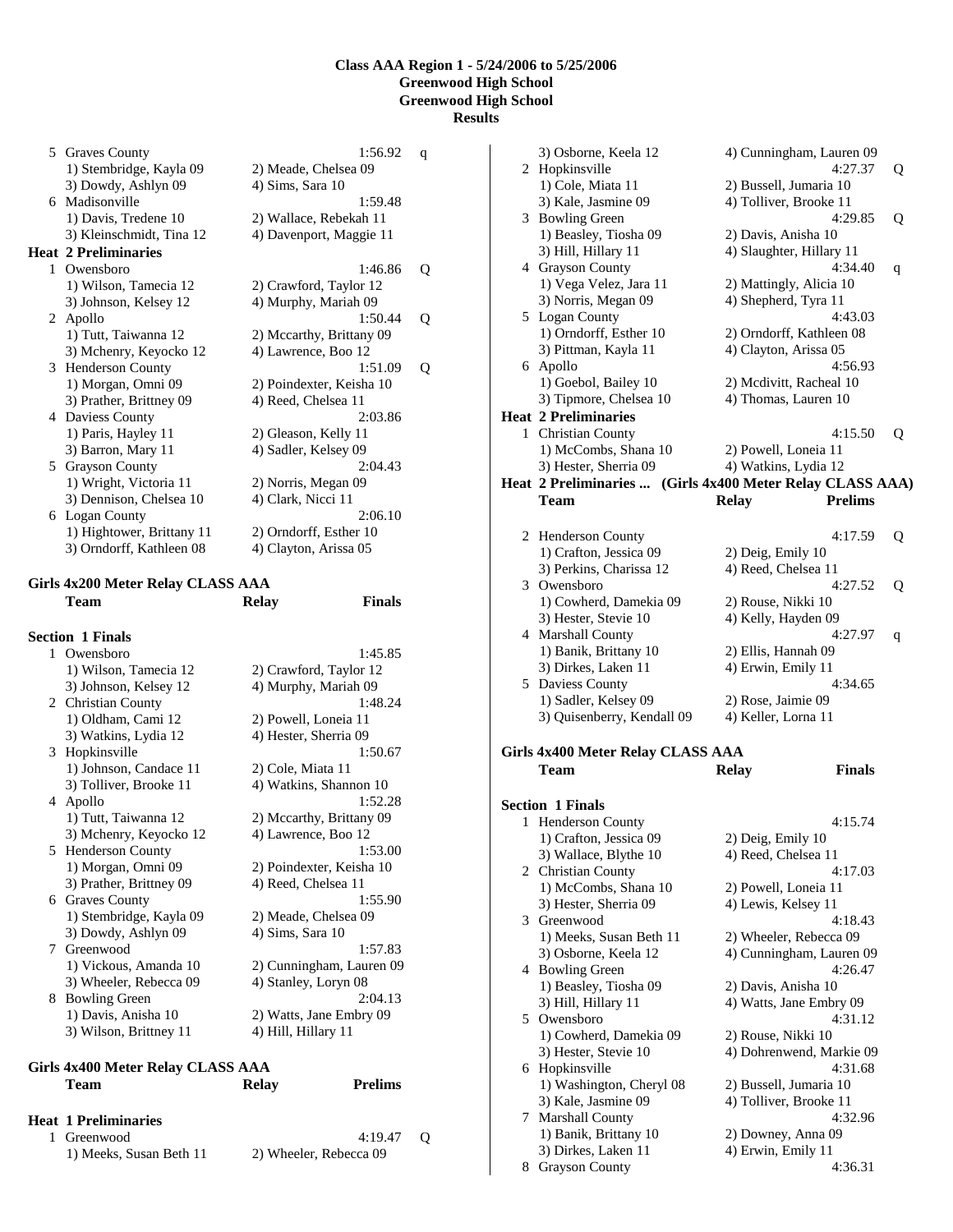1) Vega Velez, Jara 11 2) Mattingly, Alicia 10 3) Hutchinson, Desiree 08 4) Shepherd, Tyra 11

**Finals** 

| <b>Girls 4x800 Meter Relay CLASS AAA</b> |  |              |
|------------------------------------------|--|--------------|
| Team                                     |  | <b>Relay</b> |

# **Section 1**

1 Greenwood 10:11.12 1) Osborne, Keela 12 2) Potzick, Kaitlyn 12 3) Meeks, Susan Beth 11 4) Windham, Jeni 12 2 Marshall County 10:12.16 1) Banik, Brittany 10 2) Banik, Laura 10 3) Downey, Anna 09 4) Erwin, Emily 11 3 Graves County 10:16.39 1) Beach, Andrea 11 2) Beach, Beth 10 3) Farris, Paige 10 4) Darnell, Shara 10<br>Daviess County 10:23.40 4 Daviess County 1) Hale, Madison 09 2) Rose, Jaimie 09 3) Preece, Lauren 10 4) Quisenberry, Adair 10 5 Owensboro 10:44.90 1) Baker, Nicole 09 2) Roberts, Bethanie 11 3) Kelly, Hayden 09 4) Hester, Stevie 10 6 Bowling Green 10:47.65 1) Dubose, Grace 11 2) Slaughter, Hillary 11 3) Lyles, Ariel 09 4) Costa, Kaylen 06 7 Grayson County 10:52.04 1) Norris, Megan 09 2) Mattingly, Alicia 10 3) Shepherd, Tyra 11 4) Dennison, Chelsea 10 8 Hopkinsville 11:03.15 1) Shelton, Sherrice 10 2) Washington, Cheryl 08 3) Coleman, Trenatee 12 4) Bussell, Jumaria 10 9 Apollo 11:26.09 1) Turner, Courtney 10 2) Kost, Cassy 09 3) Gentry, Carrie 12 4) Mcdivitt, Racheal 10 10 Henderson County 11:49.40 1) Staples, Jordan 10 2) McLevain, Melissa 09 3) Deig, Emily 10 4) Wallace, Blythe 10 **Boys 100 Meter Dash CLASS AAA Name Yr School Prelims Heat 1 Preliminaries** 

| ncai | я я генициател              |     |                        |       |   |
|------|-----------------------------|-----|------------------------|-------|---|
| 1    | Brooks, Darius              | 11  | Warren Central         | 11.11 | Q |
| 2    | Dossey, Aaron               | 11  | Calloway County        | 11.48 | Q |
| 3    | Whobrey, Cole               | 11  | <b>Grayson County</b>  | 11.51 | q |
| 4    | Williams, Alan              | 10  | <b>Marshall County</b> | 11.76 |   |
| 5    | Maddy, Sam                  | 11  | Daviess County         | 12.30 |   |
| 6    | Modiselle, Edwin            | 11. | Greenwood              | 12.57 |   |
| 7    | Jarvis, David               |     | 12 Apollo              | 12.60 |   |
|      | <b>Heat 2 Preliminaries</b> |     |                        |       |   |
| 1    | Lightfoot, Antoinne         |     | 11 Henderson County    | 11.26 | Q |
| 2    | Boards, Tevon               | 10  | Warren Central         | 11.41 | Q |
| 3    | Therber, Tim                | 11  | Owensboro              | 11.73 | q |
| 4    | Washington, Damien          | 11  | Apollo                 | 11.93 |   |
| 5    | Farmer, Sahib               | 10  | Hopkinsville           | 12.18 |   |
| 6    | Riegler, Jason              | 10  | <b>Graves County</b>   | 12.78 |   |
| 7    | Smith, David                |     | 12 Logan County        | 12.90 |   |
|      | <b>Heat 3 Preliminaries</b> |     |                        |       |   |
| 1    | Lamar, Chris                |     | 12 Henderson County    | 11.28 | Q |
| 2    | Davis, Anthony              | 11  | <b>Bowling Green</b>   | 11.58 | Q |
| 3    | Davis, Jacob                | 12  | Greenwood              | 12.11 |   |
|      |                             |     |                        |       |   |

|   | 4 McCormick, Henry                   |      | 11 Logan County                 | 12.21         |                |
|---|--------------------------------------|------|---------------------------------|---------------|----------------|
|   | 5 Loving, David                      |      | 10 Grayson County               | 13.30         |                |
|   |                                      |      |                                 |               |                |
|   | <b>Boys 100 Meter Dash CLASS AAA</b> |      |                                 |               |                |
|   | <b>Name</b>                          | Yr   |                                 | <b>School</b> |                |
|   |                                      |      |                                 |               | <b>Finals</b>  |
|   |                                      |      |                                 |               |                |
|   | <b>Section 1 Finals</b>              |      |                                 |               |                |
|   | 1 Lamar, Chris                       |      | 12 Henderson County             | 11.03         |                |
|   | 2 Brooks, Darius                     |      | 11 Warren Central               | 11.13         |                |
|   | 3 Lightfoot, Antoinne                |      | 11 Henderson County             | 11.22         |                |
|   | 4 Boards, Tevon                      |      | 10 Warren Central               | 11.25         |                |
|   | <b>Section 1 Finals </b>             |      | (Boys 100 Meter Dash CLASS AAA) |               |                |
|   | <b>Name</b>                          | Yr   |                                 | School        | <b>Finals</b>  |
|   |                                      |      |                                 |               |                |
|   | 5 Whobrey, Cole                      |      | 11 Grayson County               | 11.38         |                |
|   | 6 Davis, Anthony                     |      | 11 Bowling Green                | 11.51         |                |
|   | 7 Therber, Tim                       | 11   | Owensboro                       | 11.55         |                |
|   |                                      |      |                                 | 11.75         |                |
| 8 | Dossey, Aaron                        |      | 11 Calloway County              |               |                |
|   |                                      |      |                                 |               |                |
|   | <b>Boys 200 Meter Dash CLASS AAA</b> |      |                                 |               |                |
|   | <b>Name</b>                          | Yr   |                                 | School        | <b>Prelims</b> |
|   |                                      |      |                                 |               |                |
|   | <b>Heat 1 Preliminaries</b>          |      |                                 |               |                |
|   | 1 Whobrey, Cole                      | 11 - | <b>Grayson County</b>           | 23.73         | Q              |
|   | 2 Matlock, Chris                     |      | 09 Apollo                       | J24.18        |                |
|   | 3 Cliff, Cody                        |      | 11 Daviess County               | 24.63         |                |
|   | 4 Render, Jordan                     |      | 10 Bowling Green                | 24.92         |                |
|   | 5 Riegler, Jason                     |      | 10 Graves County                | 26.76         |                |
|   | 6 Baker, Patrick                     |      | 10 Madisonville                 | 32.35         |                |
|   |                                      |      |                                 |               |                |
|   | <b>Heat 2 Preliminaries</b>          |      |                                 |               |                |
|   | 1 Dossey, Aaron                      |      | 11 Calloway County              | 23.71         | Q              |
|   | 2 Schneider, C J                     |      | 12 Owensboro                    | 24.18         | q              |
|   | 3 Loving, David                      |      | 10 Grayson County               | 27.24         |                |
|   | <b>Heat 3 Preliminaries</b>          |      |                                 |               |                |
|   | 1 Lightfoot, Antoinne                |      | 11 Henderson County             | 23.22         | Q              |
|   | 2 Sanders, Rob                       |      | 11 Daviess County               | 23.52         | $\mathbf{q}$   |
|   | 3 McReynolds, Chris                  |      | 11 Christian County             | 23.64         | q              |
|   | 4 Wimsatt, Tyler                     |      | 12 Owensboro                    | 24.49         |                |
|   | 5 Farmer, Sahib                      |      | 10 Hopkinsville                 | 25.24         |                |
|   | 6 Chapman, Vince                     |      | 12 Greenwood                    | 25.74         |                |
| 7 | Bumpus, Jordan                       |      | 09 Calloway County              | 25.81         |                |
| 8 | Edwards, Ethan                       |      | 08 Logan County                 | 30.44         |                |
|   | <b>Heat 4 Preliminaries</b>          |      |                                 |               |                |
|   | 1 Lamar, Chris                       |      | 12 Henderson County             | 22.67         | Q              |
| 2 | Brooks, Darius                       | 11 - | Warren Central                  | 23.20         |                |
|   |                                      |      |                                 |               | q              |
| 3 | Atkinson, Michael                    | 11   | Hopkinsville                    | 24.46         |                |
|   | 4 Lashley, James                     | 12   | Ohio County                     | 25.12         |                |
|   | 5 McCormick, Henry                   | 11   | <b>Logan County</b>             | 25.87         |                |
|   |                                      |      |                                 |               |                |
|   | <b>Boys 200 Meter Dash CLASS AAA</b> |      |                                 |               |                |
|   | <b>Name</b>                          | Yr   |                                 | <b>School</b> | <b>Finals</b>  |
|   |                                      |      |                                 |               |                |
|   | <b>Section 1 Finals</b>              |      |                                 |               |                |
| 1 | Lamar, Chris                         |      | 12 Henderson County             | 22.66         |                |
| 2 | Lightfoot, Antoinne                  | 11   | Henderson County                | 22.86         |                |
|   |                                      |      |                                 | 23.05         |                |
|   | 3 Whobrey, Cole                      | 11 - | <b>Grayson County</b>           |               |                |
| 4 | McReynolds, Chris                    | 11   | <b>Christian County</b>         | 23.17         |                |
| 5 | Dossey, Aaron                        | 11   | Calloway County                 | 23.37         |                |
|   | 6 Sanders, Rob                       | 11   | Daviess County                  | 23.39         |                |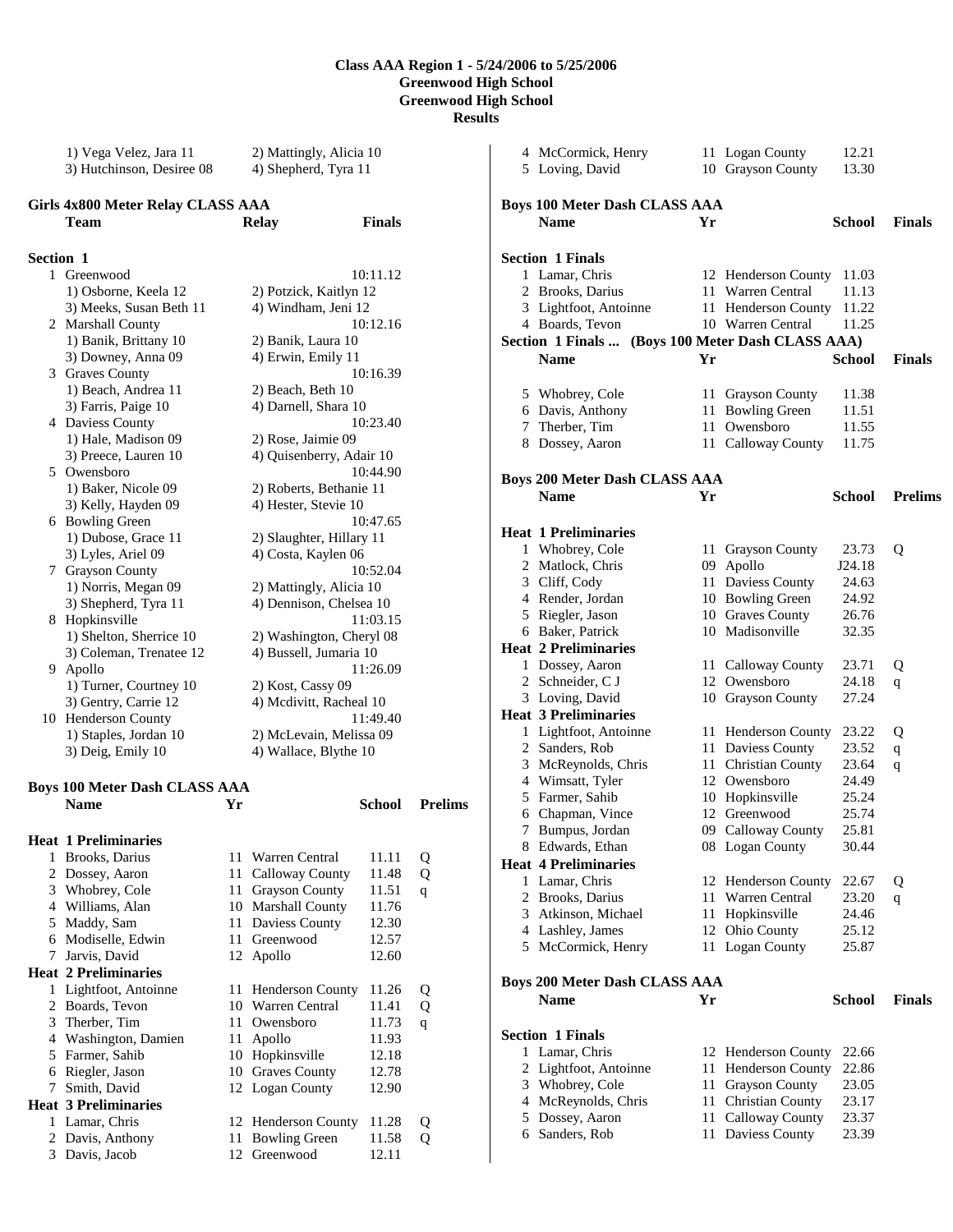|           | <b>Boys 400 Meter Dash CLASS AAA</b> |    |                                |         |                |
|-----------|--------------------------------------|----|--------------------------------|---------|----------------|
|           | <b>Name</b>                          | Yr |                                | School  | <b>Prelims</b> |
|           |                                      |    |                                |         |                |
|           | <b>Heat 1 Preliminaries</b>          |    |                                |         |                |
|           | 1 Crisp, Sam                         |    | 11 Daviess County              | 52.16   | Q              |
|           | 1 Wheeler, Colin                     |    | 12 Greenwood                   | 52.16   | Q              |
|           | 3 Whobrey, Cole                      | 11 | <b>Grayson County</b>          | 53.17   | q              |
|           | 4 Matlock, Chris                     | 09 | Apollo                         | 53.80   |                |
|           | 5 November, James                    |    | 10 Owensboro                   | 55.14   |                |
|           | 6 Garner, George                     |    | 09 Calloway County             | 57.60   |                |
|           | <b>Heat 2 Preliminaries</b>          |    |                                |         |                |
|           | 1 Baker, Patrick                     |    | 10 Madisonville                | 52.39   | Q              |
|           | 2 Kusmic, Damir                      |    | 12 Warren Central              | 53.31   | q              |
|           | 3 Atkinson, Michael                  | 11 | Hopkinsville                   | 53.95   |                |
|           | 4 Brooks, Joe                        | 11 | Christian County               | 55.26   |                |
|           | 5 Welsh, Corey                       |    | 12 Greenwood                   | 57.42   |                |
|           | 6 Martin, Ricky                      |    | 12 Marshall County             | 58.10   |                |
|           | <b>Heat 3 Preliminaries</b>          |    |                                |         |                |
|           | 1 Hawkins, Kris                      | 11 | <b>Henderson County</b>        | 52.70   | Q              |
|           | 2 Hawkins, Vincent                   |    | 11 Hopkinsville                | 54.24   |                |
|           | <b>Heat 4 Preliminaries</b>          |    |                                |         |                |
|           | 1 Beddow, Tyler                      |    | 12 Daviess County              | 52.49   | Q              |
|           | 2 Smith, Joe                         | 11 | Henderson County               | 52.96   | q              |
|           | 3 Mudd, Jesse                        |    | 12 Grayson County              | 53.58   |                |
|           | 4 Meuris, Brek                       |    | 12 Warren Central              | 58.99   |                |
|           | 5 Vancil, Griffin                    |    | 09 Owensboro                   | 59.60   |                |
|           |                                      |    |                                |         |                |
|           | <b>Boys 400 Meter Dash CLASS AAA</b> |    |                                |         |                |
|           | <b>Name</b>                          | Yr |                                | School  | <b>Finals</b>  |
|           |                                      |    |                                |         |                |
|           | <b>Section 1 Finals</b>              |    |                                |         |                |
|           | 1 Hawkins, Kris                      |    | 11 Henderson County            | 49.72   |                |
|           | 2 Beddow, Tyler                      |    | 12 Daviess County              | 50.35   |                |
|           | 3 Wheeler, Colin                     |    | 12 Greenwood                   | 51.25   |                |
|           | 4 Baker, Patrick                     |    | 10 Madisonville                | 52.63   |                |
|           | 5 Smith, Joe                         |    | 11 Henderson County            | 52.74   |                |
|           | 6 Crisp, Sam                         | 11 | Daviess County                 | 53.42   |                |
|           | 7 Whobrey, Cole                      | 11 | <b>Grayson County</b>          | 53.50   |                |
|           | 8 Kusmic, Damir                      |    | 12 Warren Central              | 55.39   |                |
|           |                                      |    |                                |         |                |
|           | <b>Boys 800 Meter Run CLASS AAA</b>  |    |                                |         |                |
|           | <b>Name</b>                          |    |                                | School  | <b>Finals</b>  |
|           |                                      |    |                                |         |                |
| Section 1 |                                      |    |                                |         |                |
|           | 1 Powell, Shane                      | 11 |                                | 2:00.63 |                |
|           | 2 Quinn, Barry                       | 11 | Daviess County<br>Madisonville | 2:00.80 |                |
|           | 3 Sweat, Alex                        |    | 10 Henderson County2:00.85     |         |                |
|           | 4 Wells, Jordan                      |    | 11 Owensboro                   | 2:02.52 |                |
|           | 5 Elder, Joey                        |    | 12 Bowling Green               | 2:03.43 |                |
|           | 6 Allen, Andrew                      | 12 | Madisonville                   | 2:04.20 |                |
| 7         | Midgett, Drake                       |    | 12 Greenwood                   | 2:06.43 |                |
|           | 8 Lee, Josh                          |    | 09 Calloway County             | 2:06.82 |                |
|           | 9 Clemons, Blake                     | 11 | <b>Grayson County</b>          | 2:08.15 |                |
|           | 10 Wade, Jacob                       | 10 | Calloway County                | 2:08.19 |                |
| 11        | Dickinson, Todd                      | 10 | Apollo                         | 2:09.29 |                |
| 12        | Stodghill, Chris                     | 10 | Apollo                         | 2:10.56 |                |
|           | 13 Payne, Jordan                     | 11 | Daviess County                 | 2:12.04 |                |
| 14        | Settle, Nate                         | 12 | Greenwood                      | 2:14.36 |                |
|           | 15 Greer, Justin                     | 11 | Christian County               | 2:17.05 |                |
|           | 16 Rowland, Kelsey                   |    | 10 Graves County               | 2:18.76 |                |
| 17        | Gray, Justin                         | 11 | Graves County                  | 2:21.94 |                |
|           |                                      |    |                                |         |                |

|                  | 18 Runyaon, John                        | 11 - | Owensboro                           | 2:22.13              |                |
|------------------|-----------------------------------------|------|-------------------------------------|----------------------|----------------|
|                  | 19 Wright, Andrew                       | 09   | Grayson County                      | 2:22.32              |                |
|                  | 20 Wadley, Garrett                      |      | 09 Christian County                 | 2:22.53              |                |
|                  | Boys 1600 Meter Run CLASS AAA           |      |                                     |                      |                |
|                  | <b>Name</b>                             | Yr   |                                     | School               | <b>Finals</b>  |
| <b>Section 1</b> |                                         |      |                                     |                      |                |
|                  | 1 Crocker, Clay                         |      | 09 Bowling Green                    | 5:52.53              |                |
| 2                | Settle, Nate                            |      | 12 Greenwood                        | 5:00.59              |                |
|                  | 4 Taylor, Aaron                         |      | 11 Madisonville                     | 4:29.97              |                |
|                  | 5 Dunaway, Jon                          |      | 12 Daviess County                   | 4:30.28              |                |
|                  | 6 Belcher, Chris                        |      | 12 Grayson County                   | 4:31.46              |                |
|                  | 7 Payne, Jordan                         |      | 11 Daviess County                   | 4:43.00              |                |
|                  | 8 Dickinson, Todd                       |      | 10 Apollo                           | 4:46.48              |                |
|                  | 9 Kolkhorst, Henry                      |      | 11 Graves County                    | 4:47.18              |                |
|                  | 10 Stewart, Steven                      |      | 10 Grayson County                   | 4:48.84              |                |
| 11               | Hybarger, Cody                          | 11   | Henderson County4:51.65             |                      |                |
|                  | 12 Shaffer, James                       |      | 10 Madisonville                     | 4:54.29              |                |
|                  | 13 Fulks, Brad                          |      | 10 Apollo                           | 4:54.72              |                |
|                  | 14 Roberts, Philip                      |      | 09 Owensboro                        | 5:04.81              |                |
|                  | 15 Phillips, Justin                     |      | 09 Owensboro                        | 5:07.52              |                |
|                  | 16 Abduli, Sahid                        |      | 09 Warren Central                   | 5:12.79              |                |
|                  | 17 Rowland, Kelsey                      |      | 10 Graves County                    | 5:16.58              |                |
|                  | 18 Washburn, Jonathan                   |      | 10 Calloway County 5:29.80          |                      |                |
|                  | 19 Spice, Charles                       |      | 09 Bowling Green                    | 5:44.17              |                |
|                  | --- Yell, Andrew                        |      | 08 Logan County                     | 6:38.99              |                |
|                  | <b>Boys 3200 Meter Run CLASS AAA</b>    |      |                                     |                      |                |
|                  | <b>Name</b>                             | Yr   |                                     | <b>School</b>        | <b>Finals</b>  |
| Section 1        |                                         |      |                                     |                      |                |
|                  | 1 Eaton, Michael                        |      | 12 Greenwood                        | 9:52.96              |                |
|                  |                                         |      | 12 Grayson County 10:01.50          |                      |                |
|                  | 2 Belcher, Chris                        |      |                                     |                      |                |
|                  | 3 Dickinson, Tyler                      |      | 10 Apollo                           | 10:05.94             |                |
|                  | 4 Bowens, James                         | 11   | Marshall County 10:10.30            |                      |                |
|                  | 5 Greer, John Austin                    |      | 09 Bowling Green                    | 10:34.06             |                |
|                  | 6 Hybarger, Cody                        | 11   | Henderson County10:47.53            |                      |                |
|                  | 7 Eaton, Ryan                           |      | 08 Greenwood                        | 10:52.88             |                |
|                  | 8 Hart, Steven                          |      | 12 Calloway County 10:55.36         |                      |                |
|                  | 9 Thrash, Shea                          | 10   | Apollo                              | 10:57.98             |                |
|                  | 10 Whitehead, Benji                     | 11   | Daviess County 11:00.50             |                      |                |
|                  | 11 Kolkhorst, Henry                     |      | 11 Graves County                    | 11:02.34             |                |
|                  | 12 Laster, Joe Dan                      |      | 09 Logan County                     | 11:18.45             |                |
|                  | 13 Hart, Ben                            |      | 12 Calloway County 11:24.80         |                      |                |
|                  | 14 Stewart, Steven                      |      | 10 Grayson County 11:29.18          |                      |                |
|                  | 15 Somers, Lucas                        |      | 09 Bowling Green                    | 11:39.83             |                |
|                  | 16 Cherry, Tyler                        |      | 10 Warren Central                   | 11:49.56             |                |
| 17               | Phillips, Justin                        | 09   | Owensboro                           | 12:08.83             |                |
| 18               | Crowley, Daniel<br>19 Dunn, Jay         |      | 10 Madisonville<br>12 Graves County | 12:10.36<br>14:11.90 |                |
|                  |                                         |      |                                     |                      |                |
|                  | <b>Boys 110 Meter Hurdles CLASS AAA</b> |      |                                     |                      |                |
|                  | <b>Name</b>                             | Yr   |                                     | <b>School</b>        | <b>Prelims</b> |
|                  | <b>Heat 1 Preliminaries</b>             |      |                                     |                      |                |
| 1                | Gillham, Jesse                          |      | 11 Henderson County                 | 15.73                | Q              |
| 2                | Todd, Grant                             | 12   | Apollo                              | 15.97                | Q              |
| 3                | Whitaker, Rhett                         |      | 10 Daviess County                   | 16.16                | Q              |
| 4<br>5           | Robinson, Michael<br>Dewitt, Keegan     |      | 12 Bowling Green<br>09 Owensboro    | 16.68<br>18.82       | q              |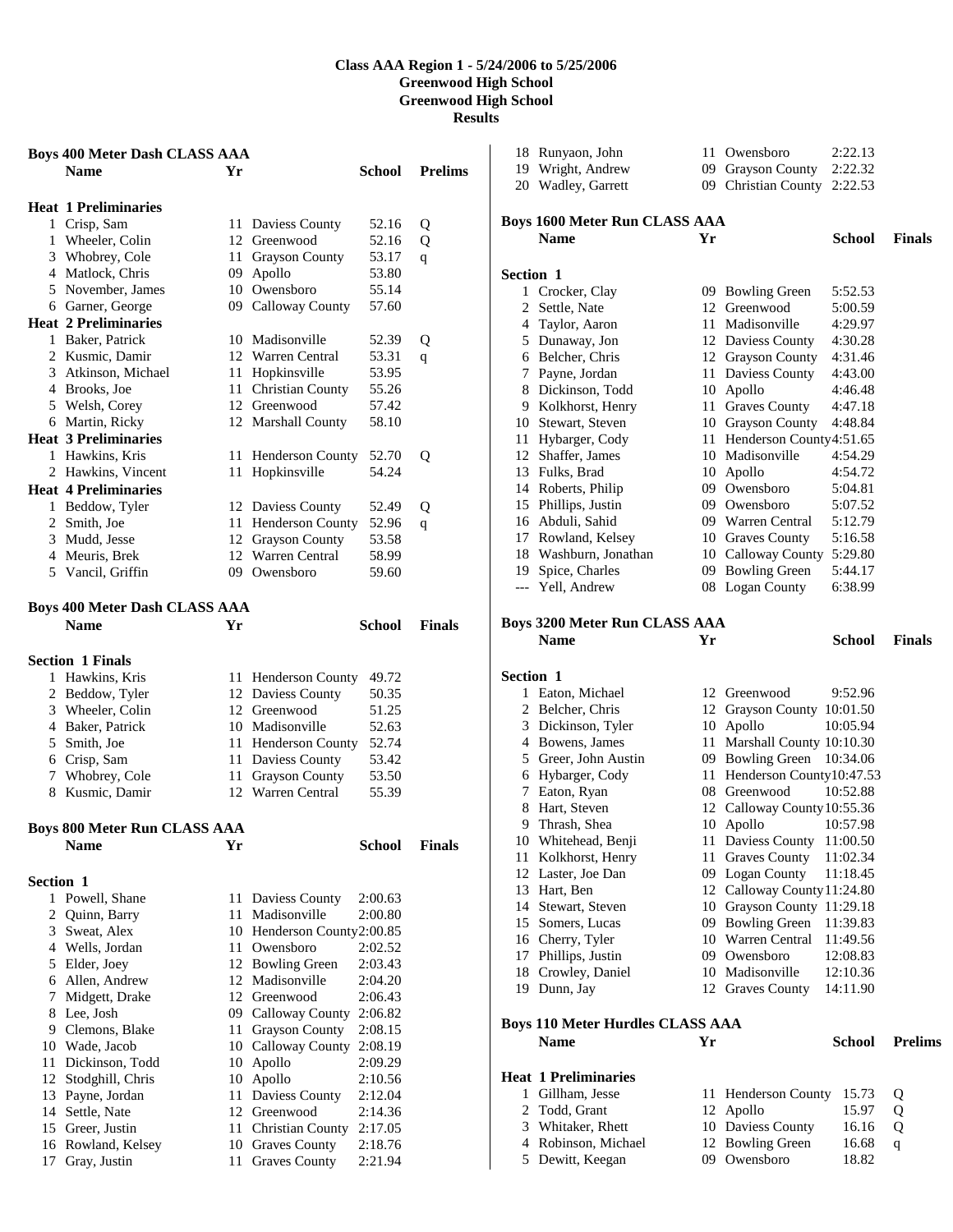|              | 6 Vincent, Talon                                     |     | 10 Grayson County       | 21.48         |                |
|--------------|------------------------------------------------------|-----|-------------------------|---------------|----------------|
|              | <b>Heat 2 Preliminaries</b>                          |     |                         |               |                |
|              | 1 Schneider, C J                                     |     | 12 Owensboro            | 15.82         | Q              |
|              | 2 Jackson, Malcolm                                   |     | 11 Henderson County     | 16.03         | Q              |
|              | 3 Taylor, Jeremy                                     | 11  | Apollo                  | 16.37         | Q              |
|              | 4 Payne, Zach                                        |     | 12 Daviess County       | 16.64         | q              |
|              | 5 Tucker, Chris                                      | 11  | <b>Bowling Green</b>    | 16.69         |                |
|              | 6 Carter, Boone                                      |     | 10 Grayson County       | 19.58         |                |
|              | 7 Cornet, Alex                                       | 11  | Greenwood               | 21.66         |                |
|              | 8 Brown, Josh                                        |     | 10 Logan County         | 22.44         |                |
|              |                                                      |     |                         |               |                |
|              | <b>Boys 110 Meter Hurdles CLASS AAA</b>              |     |                         |               |                |
|              | <b>Name</b>                                          | Yr  |                         | School        | <b>Finals</b>  |
|              |                                                      |     |                         |               |                |
|              | <b>Section 1 Finals</b>                              |     |                         |               |                |
|              | 1 Gillham, Jesse                                     | 11  | Henderson County        | 15.56         |                |
| 1            | Jackson, Malcolm                                     | 11  | Henderson County J15.56 |               |                |
|              | 3 Schneider, C J                                     |     | 12 Owensboro            | 15.78         |                |
|              | 4 Taylor, Jeremy                                     | 11  | Apollo                  | 16.16         |                |
|              | 5 Todd, Grant                                        |     | 12 Apollo               | 16.19         |                |
|              | 6 Robinson, Michael                                  |     | 12 Bowling Green        | 16.32         |                |
|              | 7 Whitaker, Rhett                                    |     | 10 Daviess County       | 16.36         |                |
|              | 7 Payne, Zach                                        |     | 12 Daviess County       | 16.36         |                |
|              |                                                      |     |                         |               |                |
|              | <b>Boys 300 Meter Hurdles CLASS AAA</b>              |     |                         |               |                |
|              | <b>Name</b>                                          | Yr  |                         | <b>School</b> | <b>Prelims</b> |
|              |                                                      |     |                         |               |                |
|              | <b>Heat 1 Preliminaries</b>                          |     |                         |               |                |
| $\mathbf{1}$ | Todd, Grant                                          |     | 12 Apollo               | 42.00         | Q              |
|              | 2 Gillham, Jesse                                     | 11  | <b>Henderson County</b> | 42.39         | Q              |
|              | 3 Dewitt, Keegan                                     |     | 09 Owensboro            | 44.50         | q              |
|              | 4 Frick, Jaren                                       |     | 11 Graves County        | 48.45         |                |
|              | 5 Cornet, Alex                                       | 11  | Greenwood               | 52.81         |                |
|              | 6 Vincent, Talon                                     |     | 10 Grayson County       | 54.94         |                |
|              | <b>Heat 2 Preliminaries</b>                          |     |                         |               |                |
|              | 1 Whitaker, Rhett                                    |     | 10 Daviess County       | 43.56         | Q              |
|              | 2 Jackson, Malcolm                                   |     | 11 Henderson County     | 44.31         | Q              |
|              | 3 Robinson, Michael                                  |     | 12 Bowling Green        | 44.95         |                |
|              | 4 Jent, Adam                                         |     | 12 Greenwood            | 49.32         |                |
|              | 5 Brown, Josh                                        |     | 10 Logan County         | 54.73         |                |
|              | <b>Heat 3 Preliminaries</b>                          |     |                         |               |                |
| 1            | Lencki, Blake                                        |     | 10 Calloway County      | 41.31         | Q              |
| 2            | Tucker, Chris                                        | 11. | <b>Bowling Green</b>    | 42.79         | Q              |
|              | 3 Payne, Zach                                        |     | 12 Daviess County       | 43.80         | q              |
|              | 4 Huff, Matt                                         | 11  | Apollo                  | 44.70         |                |
|              | 5 Carter, Boone                                      |     | 10 Grayson County       | 50.02         |                |
|              |                                                      |     |                         |               |                |
|              | <b>Boys 300 Meter Hurdles CLASS AAA</b>              |     |                         |               |                |
|              | <b>Name</b>                                          | Yr  |                         | School        | <b>Finals</b>  |
|              |                                                      |     |                         |               |                |
|              | <b>Section 1 Finals</b>                              |     |                         |               |                |
|              | 1 Todd, Grant                                        |     | 12 Apollo               | 40.83         |                |
|              | 2 Gillham, Jesse                                     | 11  | Henderson County        | 41.39         |                |
|              | 3 Whitaker, Rhett                                    |     | 10 Daviess County       | 41.91         |                |
|              | 4 Tucker, Chris                                      |     | 11 Bowling Green        | 42.38         |                |
|              | 5 Payne, Zach                                        |     | 12 Daviess County       | 42.99         |                |
|              | 6 Jackson, Malcolm                                   |     | 11 Henderson County     | 43.33         |                |
|              | Section 1 Finals  (Boys 300 Meter Hurdles CLASS AAA) |     |                         |               |                |
|              | Name                                                 | Yr  |                         | School        | <b>Finals</b>  |
|              |                                                      |     |                         |               |                |
|              | 7 Lencki, Blake                                      |     | 10 Calloway County      | 44.43         |                |

|   | 8 Dewitt, Keegan                                  | 09 Owensboro                                 | 45.47          |   |
|---|---------------------------------------------------|----------------------------------------------|----------------|---|
|   |                                                   |                                              |                |   |
|   | <b>Boys 4x100 Meter Relay CLASS AAA</b>           |                                              |                |   |
|   | Team                                              | <b>Relay</b>                                 | <b>Prelims</b> |   |
|   | <b>Heat 1 Preliminaries</b>                       |                                              |                |   |
|   | 1 Warren Central                                  |                                              | 45.12          | Q |
|   | 1) Boards, Tevon 10                               | 2) Brooks, Darius 11                         |                |   |
|   | 3) Fields, Michael 12                             | 4) Kusmic, Damir 12                          |                |   |
|   | 2 Owensboro                                       |                                              | 45.21          | Q |
|   | 1) Leak, Demarco 12                               | 2) Schneider, C J 12<br>4) Wimsatt, Tyler 12 |                |   |
|   | 3) Therber, Tim 11<br>3 Marshall County           |                                              | 45.92          | Q |
|   | 1) Bohrman, Joey 12                               | 2) Bradley, Ian 10                           |                |   |
|   | 3) Williams, Alan 10                              | 4) Williams, Scott 09                        |                |   |
|   | 4 Christian County                                |                                              | 47.19          | q |
|   | 1) McReynolds, Chris 11                           | 2) Brooks, Joe 11                            |                |   |
|   | 3) Harris, Keonta 10                              | 4) Howard, Roy 11                            |                |   |
|   | 5 Apollo<br>1) Matlock, Chris 09                  |                                              | 47.78          |   |
|   | 3) Washington, Damien 11                          | 2) Taylor, Jeremy 11<br>4) Bartley, Clyde 10 |                |   |
|   | 6 Logan County                                    |                                              | 50.51          |   |
|   | 1) Collier, LeRon 09                              | 2) Smith, David 12                           |                |   |
|   | 3) Washington, Thomas 08                          | 4) Carpenter, Ben 12                         |                |   |
|   | <b>Heat 2 Preliminaries</b>                       |                                              |                |   |
| 1 | <b>Henderson County</b>                           |                                              | 44.37          | Q |
|   | 1) Gillham, Jesse 11<br>3) Lightfoot, Antoinne 11 | 2) Garner, Alan 12<br>4) Lamar, Chris 12     |                |   |
|   | 2 Daviess County                                  |                                              | 46.54          | Q |
|   | 1) Maddy, Sam 11                                  | 2) Cliff, Cody 11                            |                |   |
|   | 3) Poirier, Ryan 12                               | 4) Smith, Jacob 11                           |                |   |
|   | 3 Bowling Green                                   |                                              | 46.72          | Q |
|   | 1) Davis, Anthony 11                              | 2) Harris, Isaiah Ike 11                     |                |   |
|   | 3) Hibbitt, Avery 11                              | 4) Johnson, Chris 11                         |                |   |
|   | 4 Greenwood<br>1) Davis, Jacob 12                 | 2) Jackson, Jay 12                           | 47.49          | q |
|   | 3) Modiselle, Edwin 11                            | 4) Amos, Jerwan 12                           |                |   |
|   | 5 Grayson County                                  |                                              | 51.66          |   |
|   | 1) Coates, Jonathan 11                            | 2) Loving, David 10                          |                |   |
|   | 3) Kaercher, Tom 11                               | 4) Carter, Boone 10                          |                |   |
|   |                                                   |                                              |                |   |
|   | <b>Boys 4x100 Meter Relay CLASS AAA</b>           |                                              |                |   |
|   | <b>Team</b>                                       | <b>Relay</b>                                 | <b>Finals</b>  |   |
|   | <b>Section 1 Finals</b>                           |                                              |                |   |
| 1 | Henderson County                                  |                                              | 44.02          |   |
|   | 1) Gillham, Jesse 11                              | 2) Garner, Alan 12                           |                |   |
|   | 3) Lightfoot, Antoinne 11                         | 4) Lamar, Chris 12                           |                |   |
|   | 2 Owensboro                                       |                                              | 44.48          |   |
|   | 1) Leak, Demarco 12<br>3) Hayden, Josh 10         | 2) Schneider, C J 12<br>4) Wimsatt, Tyler 12 |                |   |
|   | 3 Warren Central                                  |                                              | 44.81          |   |
|   | 1) Boards, Tevon 10                               | 2) Brooks, Darius 11                         |                |   |
|   | 3) Fields, Michael 12                             | 4) Kusmic, Damir 12                          |                |   |
|   | 4 Christian County                                |                                              | 45.95          |   |
|   | 1) McReynolds, Chris 11                           | 2) Brooks, Joe 11                            |                |   |
|   | 3) Harris, Keonta 10                              | 4) Howard, Roy 11                            |                |   |
|   | 5 Daviess County<br>1) Maddy, Sam 11              | 2) Cliff, Cody 11                            | 46.02          |   |
|   | 3) Poirier, Ryan 12                               | 4) Coalter, Kevin 10                         |                |   |
|   | 6 Marshall County                                 |                                              | 46.27          |   |
|   |                                                   |                                              |                |   |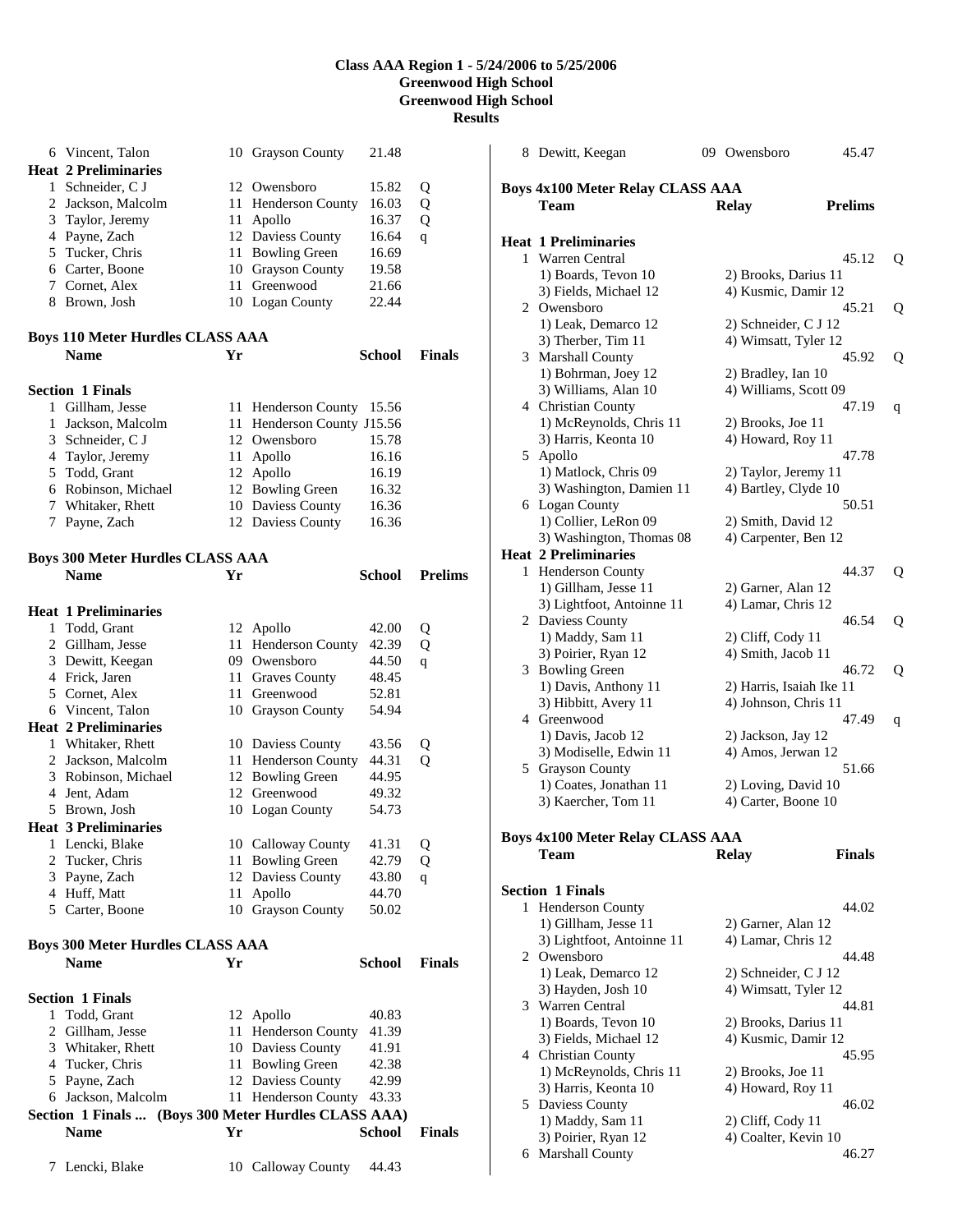1) Bohrman, Joey 12 2) Bradley, Ian 10 3) Williams, Alan 10 4) Wilson, Matt 12 7 Greenwood 47.15 1) Davis, Jacob 12 2) Jackson, Jay 12 3) Modiselle, Edwin 11 4) Amos, Jerwan 12

## **Boys 4x200 Meter Relay CLASS AAA**

|   | Team                        | <b>Relay</b>          | <b>Prelims</b>           |   |
|---|-----------------------------|-----------------------|--------------------------|---|
|   | <b>Heat 1 Preliminaries</b> |                       |                          |   |
| 1 | <b>Henderson County</b>     |                       | 1:32.46                  | Q |
|   | 1) Gillham, Jesse 11        | 2) Garner, Alan 12    |                          |   |
|   | 3) Hawkins, Kris 11         | 4) Lamar, Chris 12    |                          |   |
| 2 | Warren Central              |                       | 1:33.61                  | Q |
|   | 1) Boards, Tevon 10         | 2) Brooks, Darius 11  |                          |   |
|   | 3) Fields, Michael 12       | 4) Kusmic, Damir 12   |                          |   |
|   | 3 Christian County          |                       | 1:34.93                  | Q |
|   | 1) McReynolds, Chris 11     | 2) Howard, Roy 11     |                          |   |
|   | 3) Harris, Keonta 10        | 4) Brooks, Joe 11     |                          |   |
|   | 4 Apollo                    |                       | 1:37.35                  | q |
|   | 1) Matlock, Chris 09        | 2) Taylor, Jeremy 11  |                          |   |
|   | 3) Washington, Damien 11    |                       | 4) Moorman, Isaiah 09    |   |
| 5 | Madisonville                |                       | 1:38.89                  |   |
|   | 1) Baker, Patrick 10        | 2) Gregory, Leslie 09 |                          |   |
|   | 3) Davis, Kwinn 11          | 4) Quinn, Barry 11    |                          |   |
|   | 6 Grayson County            |                       | 1:47.23                  |   |
|   | 1) Coates, Jonathan 11      | 2) Kaercher, Tom 11   |                          |   |
|   | 3) Vincent, Talon 10        | 4) Carwile, Wes 10    |                          |   |
|   | <b>Heat 2 Preliminaries</b> |                       |                          |   |
| 1 | Daviess County              |                       | 1:33.58                  | Q |
|   | 1) Sanders, Rob 11          | 2) Cliff, Cody 11     |                          |   |
|   | 3) Beddow, Tyler 12         | 4) Crisp, Sam 11      |                          |   |
| 2 | Owensboro                   |                       | 1:34.03                  | Q |
|   | 1) Leak, Demarco 12         | 2) Wimsatt, Tyler 12  |                          |   |
|   | 3) Schneider, C J 12        | 4) Therber, Tim 11    |                          |   |
| 3 | <b>Bowling Green</b>        |                       | 1:34.48                  | Q |
|   | 1) Davis, Anthony 11        |                       | 2) Harris, Isaiah Ike 11 |   |
|   | 3) Flood, Dexter 12         | 4) Johnson, Chris 11  |                          |   |
|   | 4 Greenwood                 |                       | 1:38.78                  | q |
|   | 1) Davis, Jacob 12          | 2) Jent, Adam 12      |                          |   |
|   | 3) Wheeler, Colin 12        |                       | 4) Chapman, Vince 12     |   |
| 5 | Logan County                |                       | 1:46.71                  |   |
|   | 1) Collier, LeRon 09        | 2) Smith, David 12    |                          |   |
|   | 3) McCormick, Henry 11      | 4) Goodman, Nick 11   |                          |   |

# **Boys 4x200 Meter Relay CLASS AAA**

| Team                    | <b>Relay</b>         | Finals   |
|-------------------------|----------------------|----------|
| <b>Section 1 Finals</b> |                      |          |
| 1 Henderson County      |                      | 1:31.34  |
| 1) Gillham, Jesse 11    | 2) Garner, Alan 12   |          |
| 3) Hawkins, Kris 11     | 4) Lamar, Chris 12   |          |
| 2 Daviess County        |                      | 1:33.10  |
| 1) Sanders, Rob 11      | $2)$ Cliff, Cody 11  |          |
| 3) Beddow, Tyler 12     | $(4)$ Crisp, Sam 11  |          |
| 3 Owensboro             |                      | J1:33.88 |
| 1) Leak, Demarco 12     | 2) Wimsatt, Tyler 12 |          |
| 3) Schneider, C J 12    | 4) Therber, Tim 11   |          |
| 3 Christian County      |                      | 1:33.88  |
| 1) McReynolds, Chris 11 | 2) Howard, Roy 11    |          |
| 3) Harris, Keonta 10    | 4) Brooks, Joe 11    |          |

|    | 5 Bowling Green                            | 1:35.03                                           |   |
|----|--------------------------------------------|---------------------------------------------------|---|
|    | 1) Davis, Anthony 11                       | 2) Harris, Isaiah Ike 11                          |   |
|    | 3) Render, Jordan 10                       | 4) Johnson, Chris 11                              |   |
|    | 6 Greenwood                                | 1:38.70                                           |   |
|    | 1) Davis, Jacob 12                         | 2) Jent, Adam 12                                  |   |
|    | 3) Amos, Jerwan 12                         | 4) Chapman, Vince 12                              |   |
|    | 7 Apollo                                   | 1:44.11                                           |   |
|    | 1) Matlock, Chris 09                       | 2) Taylor, Jeremy 11                              |   |
|    | 3) Bartley, Clyde 10                       | 4) Todd, Grant 12                                 |   |
|    | <b>Warren Central</b>                      | DQ                                                |   |
|    | 1) Boards, Tevon 10                        | 2) Brooks, Darius 11                              |   |
|    | 3) Fields, Michael 12                      | 4) Kusmic, Damir 12                               |   |
|    |                                            |                                                   |   |
|    | <b>Boys 4x400 Meter Relay CLASS AAA</b>    |                                                   |   |
|    | <b>Team</b>                                | <b>Prelims</b><br><b>Relay</b>                    |   |
|    |                                            |                                                   |   |
|    | <b>Heat 1 Preliminaries</b>                |                                                   |   |
| 1  | Daviess County                             | 3:32.51                                           | Q |
|    | 1) Powell, Shane 11                        | 2) Sanders, Rob 11                                |   |
|    | 3) Crisp, Sam 11                           | 4) Beddow, Tyler 12                               |   |
|    | 2 Marshall County                          | 3:38.33                                           | Q |
|    | 1) Bohrman, Joey 12                        | 2) Bradley, Ian 10                                |   |
|    | 3) Larson, Tyler 12                        | 4) Chalepah, Theron 12                            |   |
|    | 3 Hopkinsville<br>1) Atkinson, Michael 11  | 3:39.54                                           | Q |
|    | 3) Coleman, Eric 11                        | 2) Hawkins, Vincent 11<br>4) McDuffen, Michael 10 |   |
|    | 4 Greenwood                                | 3:44.08                                           |   |
|    |                                            |                                                   |   |
|    | 1) Welsh, Corey 12<br>3) Wheeler, Colin 12 | 2) Midgett, Drake 12<br>4) Polk, Travis 09        |   |
|    | <b>Heat 2 Preliminaries</b>                |                                                   |   |
| 1  | Henderson County                           | 3:34.26                                           | Q |
|    | 1) Smith, Joe 11                           | 2) Hawkins, Kris 11                               |   |
|    | 3) Garner, Alan 12                         | 4) Lamar, Chris 12                                |   |
|    | 2 Grayson County                           | 3:35.24                                           | Q |
|    | 1) Mudd, Jesse 12                          | 2) Smith, Josh 11                                 |   |
|    | 3) Whobrey, Cole 11                        | 4) Clemons, Blake 11                              |   |
|    | 3 Christian County                         | 3:37.92                                           | Q |
|    | 1) Brooks, Joe 11                          | 2) Howard, Roy 11                                 |   |
|    | 3) Bailey, Dwight 12                       | 4) Harris, Keonta 10                              |   |
| 4  | <b>Bowling Green</b>                       | 3:39.72                                           | q |
|    | 1) Elder, Joey 12                          | 2) Dymacek, Scott 08                              |   |
|    | 3) Render, Jordan 10                       | 4) Harris, Isaiah Ike 11                          |   |
| 5. | Madisonville                               | 3:40.41                                           | q |
|    | 1) Allen, Andrew 12                        | 2) Baker, Patrick 10                              |   |
|    | 3) Quinn, Barry 11                         | 4) Gregory, Leslie 09                             |   |
|    | 6 Warren Central                           | 3:42.65                                           |   |
|    | 1) Abduli, Sahid 09                        | 2) Cherry, Tyler 10                               |   |
|    | 3) Fields, Michael 12                      | 4) Meuris, Brek 12                                |   |
|    | 7 Owensboro                                | 3:53.90                                           |   |
|    | 1) November, James 10                      | 2) Wells, Jordan 11                               |   |
|    | 3) Collins, Marshall 09                    | 4) Runyaon, John 11                               |   |
|    |                                            |                                                   |   |
|    | <b>Boys 4x400 Meter Relay CLASS AAA</b>    |                                                   |   |
|    | <b>Team</b>                                | <b>Relay</b><br><b>Finals</b>                     |   |
|    |                                            |                                                   |   |
|    | <b>Section 1 Finals</b>                    |                                                   |   |
|    | 1 Henderson County                         | 3:26.29                                           |   |

| 1 Henderson County   | 3:26.29             |
|----------------------|---------------------|
| $1)$ Smith, Joe $11$ | 2) Hawkins, Kris 11 |
| 3) Garner, Alan 12   | 4) Sweat, Alex 10   |
| 2 Daviess County     | 3:30.06             |
| 1) Powell, Shane 11  | 2) Sanders, Rob 11  |